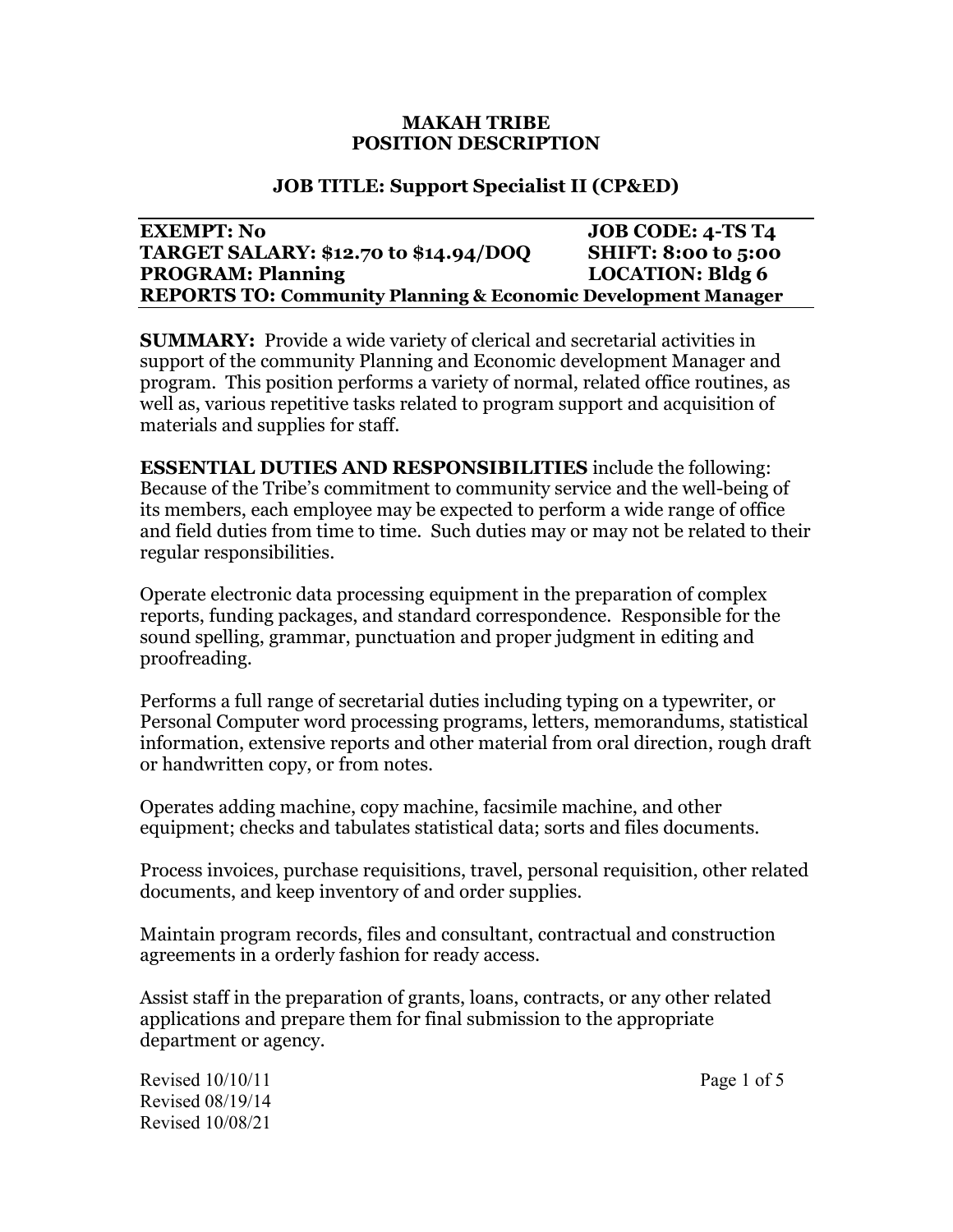Performs receptionist duties for program staff. Receives telephone calls and greets visitors; answers routing and procedural inquiries personally; and refers matters to supervisor or appropriate staff member.

Open and route incoming mail, generates routing responses, and prepares outgoing mail. Assists departmental staff by providing Xerox copies for projects and meetings.

Establish and maintain an effective record keeping system. Obtains documents, files and background information, and assembles materials from files for use by program manager and departmental staff.

Assist in monitoring program budget reports, prepares adjusting journal entries as requested.

Makes necessary arrangements and assists in coordinating for conferences, meetings, lectures, events, including reservations for space-time, gathering and assembling equipment, etc. Attend meetings including staff meetings or or training sessions as required. Will be required to take minutes and/or prepare summary reports of meetings.

Maintains and secures needed office supplies, publications and departmental office equipment and furniture. Order supplies when needed.

Maintains common departmental areas such as conference room, break room, supply room, GIS room and archive room. Maintains calendars of departmental conference room use, and check-in/out board.

Prepares travel vouchers and travel arrangements for program staff or as directed.

Maintains record of correspondence and action documents and follows up on work in progress to ensure deadline date will be met.

Assist in maintaining databases, spreadsheets, and libraries related to Department functions. Continue to develop departmental planning archives through: sorting planning documents, scanning in electronically into database, keeping a log of documents scanned and library, making copies for departments upon request, and keeping a log of documents copies and checked out.

Ability to operate office equipment such as typewriter, photocopier, fax, telephone, scanner, LCD projector, Xerox machine, and to learn how to Operate new equipment and technology. Help develop instructions/train departmental

Revised 10/10/11 Page 2 of 5 Revised 08/19/14 Revised 10/08/21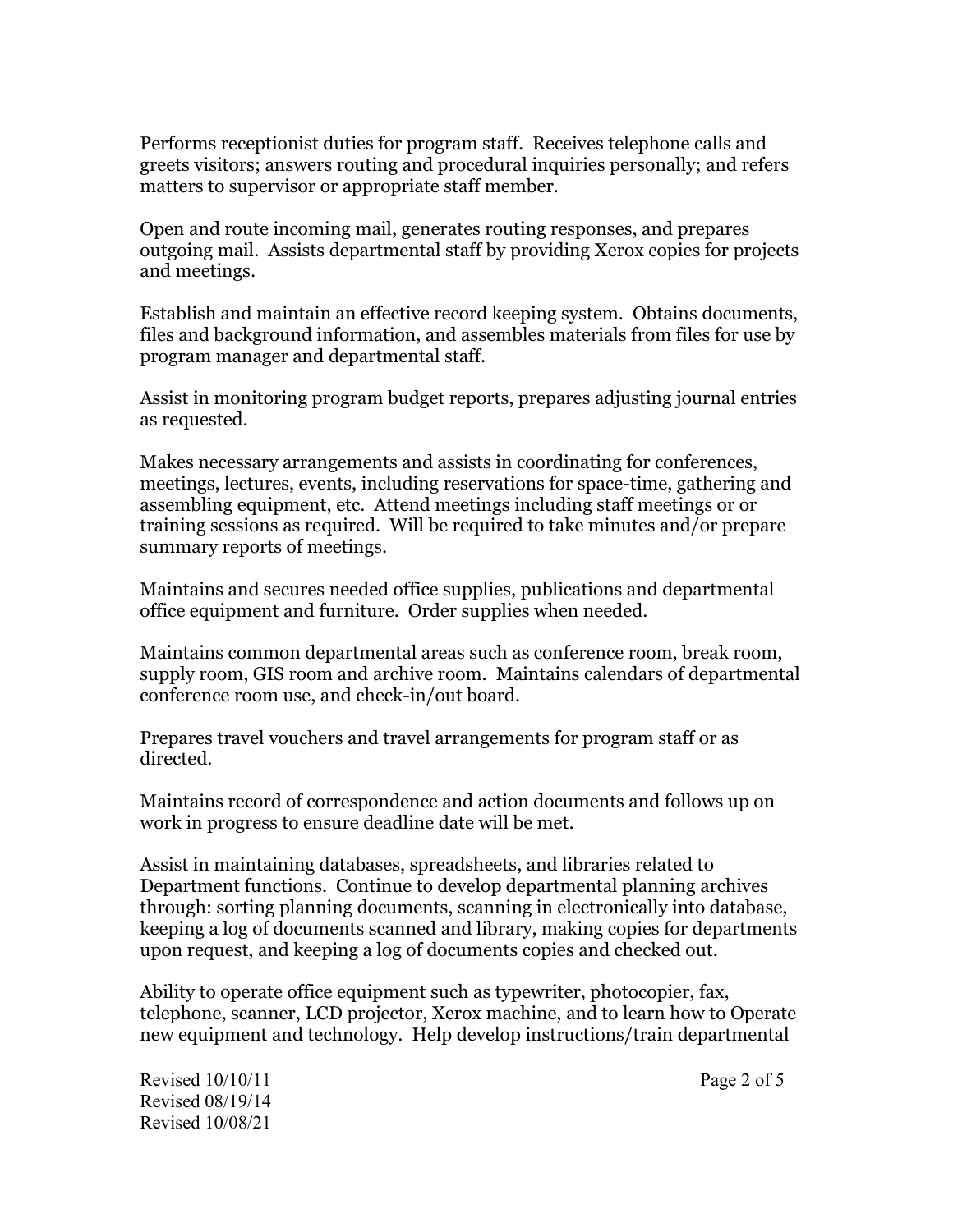staff in use of the office equipment. Keeps log of equipment borrowed by other departments.

# **QUALIFICATIONS REQUIREMENTS:**

## **EDUCATION and/or EXPERIENCE:**

High school diploma or general education degree (GED).

Two years progressively responsible office administration experience.

College course work in office skills preferred.

# **LANGUAGE SKILLS:**

Ability to communicate orally and in writing. Must be able to express self in a clear and concise manner for the purposes of correspondence, reports and instructions, etc. as well as obtaining information or conveying messages between the supervisor and other staff members.

# **REASONING ABILITY:**

Ability to apply commonsense understanding to carry out instructions furnished in written, oral, or diagram form. Ability to deal with problems involving several concrete variables in standardized situations.

## **CERTIFICATES, LICENSES, REGISTRATIONS:**

Must have a valid Washington state Drivers license and insurable. A certified copy of an individual's driving records for the past three years of operation, obtained from the Department of Motor Vehicles in the state in which the driver's license is issued will be conduct upon hire.

## **OTHER SKILLS AND ABILITIES:**

Computer experience is required. Must have the ability to work with programs such as Word, Excel, Powerpoint. Additional software program experience is preferred.

Knowledge of correct English usage, grammar, spelling, punctuation, and business letter and report writing.

Must have the ability to effectively interact with all levels of diverse work-force and clientele via telephone and personal contact, in a courteous, helpful and effective manner, contributing to a positive work environment.

Must have the ability to function under pressure of time and/or demands of several tasks at once by effectively planning, organizing and prioritizing work.

Revised 10/10/11 Page 3 of 5 Revised 08/19/14 Revised 10/08/21 Knowledge of order to prepare, file and retrieve various documents efficiently.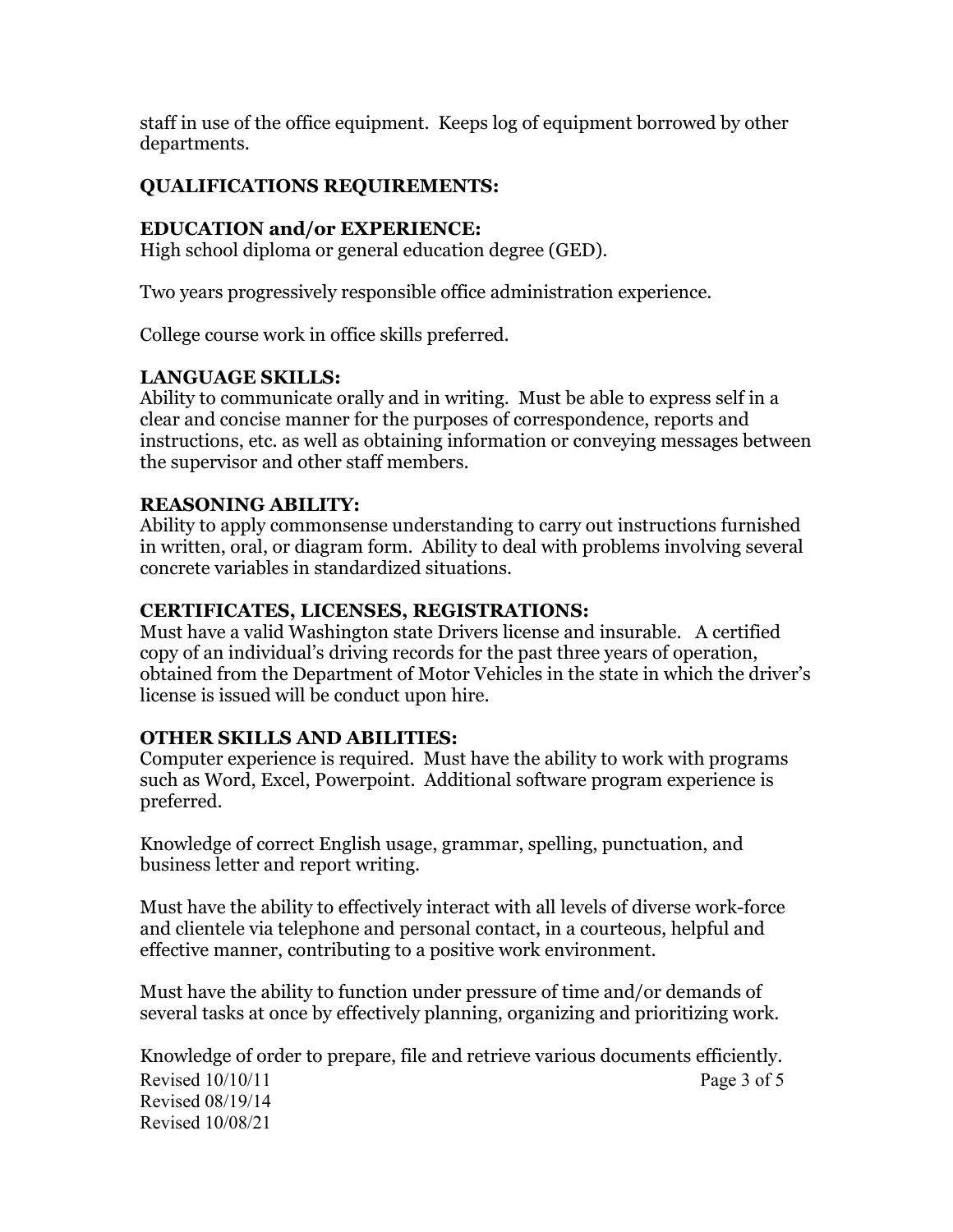Ability to type accurately, proofread documents, and ensure high quality of finished work.

Knowledge of standard office procedures necessary to provide for the smooth and efficient operation f the program by maintaining appointment calendars and schedules, tickler files, setting up meetings and conferences, etc.

Knowledge of tribal procedures and ability to perform work and accomplish tasks in accordance with established policies and procedures, practices, and priorities, of the office and Tribal organization.

Ability to plan and organize work using one's own initiative and to seek information and assistance from other sources as necessary.

Strong work ethic and professionalism.

Ability to maintain strict confidentiality of records and information pertinent to the nature of work.

### **SPECIAL REQUIREMENTS**

**Immunization Requirements:** Must be fully immunized against COVID-19 and provide official documented proof of vaccination prior to employment.

## **PHYSICAL DEMANDS**

The employee must occasionally lift and/or move up to 10 pounds.

#### **WORK ENVIRONMENT**

The noise level in the work environment is usually moderate.

#### **ACKNOWLEDGEMENT**

This position description is intended to provide an overview of the requirements of the position. It is not necessarily inclusive and the position may require other essential and/or non-essential functions, tasks, duties, or responsibilities not listed herein. Management reserves the sole right to add, modify, or exclude any essential or non-essential requirement at any time with or without notice. Nothing in this position description, or by the completion of any requirement of the job by the employee, is intended to create a contract of employment of any type.

## **APPLICATION PROCESS:**

Submit a Tribal Application for this position with supporting documentation to:

Revised 10/10/11 Page 4 of 5 Revised 08/19/14 Revised 10/08/21